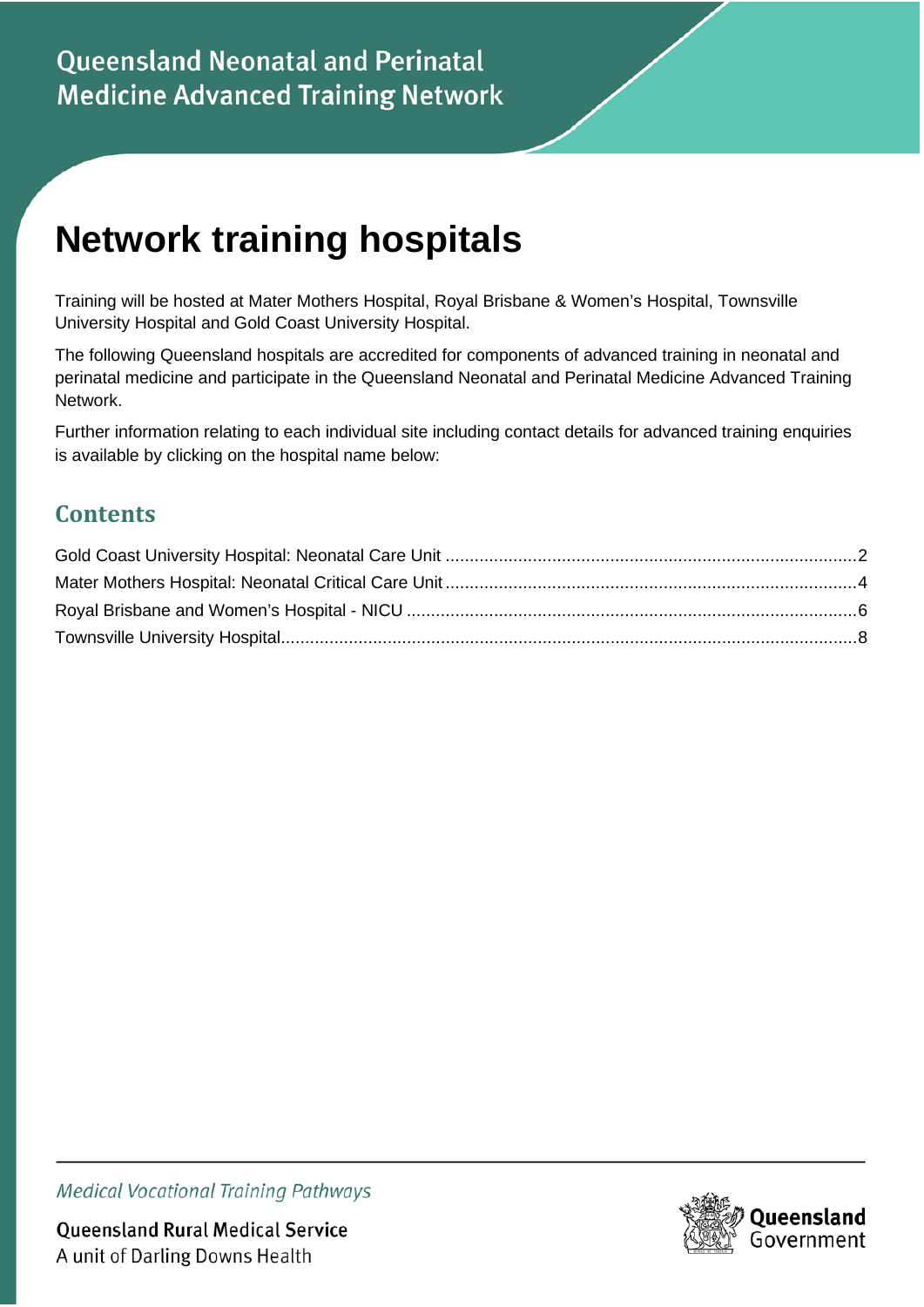### <span id="page-1-0"></span>**Gold Coast University Hospital: Neonatal Care Unit**

| <b>Hospital information and highlights</b>                              | The Gold Coast University Hospital (GCUH) is a public hospital and<br>the only tertiary neonatal unit in the city. The Newborn Care Unit also<br>frequently receives patients from Tweed and other centres in northern<br>New South Wales.<br>GCUH has a maternal fetal medicine department and paediatric<br>surgeons on-site. Selected complex surgical cases including cardiac<br>conditions are transferred to Mater Mothers Hospital for acute care.<br>The neonatal and paediatric service at GCUH is supported by several<br>paediatric subspecialists including neurology, cardiology,<br>endocrinology, respiratory and critical care. There is also a paediatric<br>emergency department. |  |  |
|-------------------------------------------------------------------------|-----------------------------------------------------------------------------------------------------------------------------------------------------------------------------------------------------------------------------------------------------------------------------------------------------------------------------------------------------------------------------------------------------------------------------------------------------------------------------------------------------------------------------------------------------------------------------------------------------------------------------------------------------------------------------------------------------|--|--|
|                                                                         |                                                                                                                                                                                                                                                                                                                                                                                                                                                                                                                                                                                                                                                                                                     |  |  |
|                                                                         | GCUH collaborates with Griffith and Bond Universities in teaching and<br>research. Fellows have opportunity for academic title at both<br>Universities if appropriate.                                                                                                                                                                                                                                                                                                                                                                                                                                                                                                                              |  |  |
| <b>Service type</b>                                                     | Inpatient services (NICU and SCN)                                                                                                                                                                                                                                                                                                                                                                                                                                                                                                                                                                                                                                                                   |  |  |
| (inpatient/outpatient/community)                                        | Outpatient services (short term medical follow up, long term growth<br>and development follow up and antenatal counselling through MFM)                                                                                                                                                                                                                                                                                                                                                                                                                                                                                                                                                             |  |  |
| No. of beds                                                             | 36 total cots:                                                                                                                                                                                                                                                                                                                                                                                                                                                                                                                                                                                                                                                                                      |  |  |
| Annual paediatric admissions                                            | 12 NICU cots                                                                                                                                                                                                                                                                                                                                                                                                                                                                                                                                                                                                                                                                                        |  |  |
|                                                                         | 24 SCN cots<br>Approximately 1800 admissions per year                                                                                                                                                                                                                                                                                                                                                                                                                                                                                                                                                                                                                                               |  |  |
| No of births (if applicable)                                            | 5500 births annually                                                                                                                                                                                                                                                                                                                                                                                                                                                                                                                                                                                                                                                                                |  |  |
| <b>RACP</b> accreditation                                               | Accredited for 12 months of neonatal perinatal medicine training:                                                                                                                                                                                                                                                                                                                                                                                                                                                                                                                                                                                                                                   |  |  |
| Please refer to the RACP website for<br>up to date accreditation status | Maximum 12 months core training                                                                                                                                                                                                                                                                                                                                                                                                                                                                                                                                                                                                                                                                     |  |  |
|                                                                         | Maximum 12 months perinatal training                                                                                                                                                                                                                                                                                                                                                                                                                                                                                                                                                                                                                                                                |  |  |
|                                                                         | Not accredited for neonatal surgical training                                                                                                                                                                                                                                                                                                                                                                                                                                                                                                                                                                                                                                                       |  |  |
|                                                                         | 12 months training will likely result in none of retrievals<br>required                                                                                                                                                                                                                                                                                                                                                                                                                                                                                                                                                                                                                             |  |  |
| <b>Potential rotations</b><br>(depending on availability)               | Core perinatal/neonatal                                                                                                                                                                                                                                                                                                                                                                                                                                                                                                                                                                                                                                                                             |  |  |
| <b>Staffing and supervision</b>                                         | 5 Neonatologists (5 FTE):                                                                                                                                                                                                                                                                                                                                                                                                                                                                                                                                                                                                                                                                           |  |  |
|                                                                         | All are eligible to be RACP supervisors                                                                                                                                                                                                                                                                                                                                                                                                                                                                                                                                                                                                                                                             |  |  |
|                                                                         | 1 Neonatal Fellow position                                                                                                                                                                                                                                                                                                                                                                                                                                                                                                                                                                                                                                                                          |  |  |
|                                                                         | 6 Neonatal registrars                                                                                                                                                                                                                                                                                                                                                                                                                                                                                                                                                                                                                                                                               |  |  |
|                                                                         | 4 RMO/JHO                                                                                                                                                                                                                                                                                                                                                                                                                                                                                                                                                                                                                                                                                           |  |  |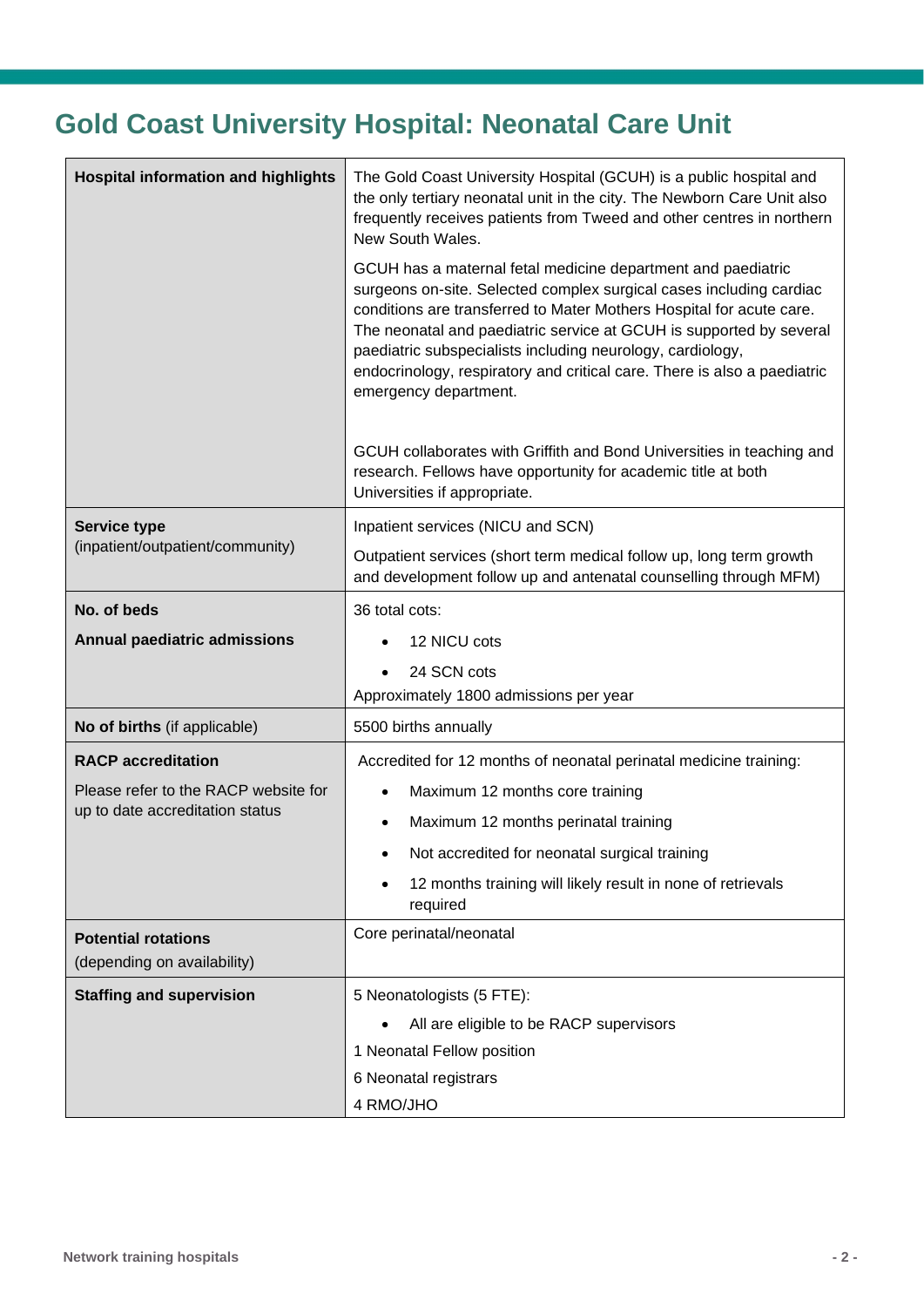| <b>Teaching and learning</b> | Weekly radiology meeting<br>$\bullet$                                                                                                                                                                                |                                                                                                                                            |
|------------------------------|----------------------------------------------------------------------------------------------------------------------------------------------------------------------------------------------------------------------|--------------------------------------------------------------------------------------------------------------------------------------------|
|                              | Monthly perinatal mortality meeting<br>$\bullet$                                                                                                                                                                     |                                                                                                                                            |
|                              | Fortnightly MFM meeting<br>$\bullet$                                                                                                                                                                                 |                                                                                                                                            |
|                              | $\bullet$                                                                                                                                                                                                            | Weekly protected simulation/case based discussion                                                                                          |
|                              | Weekly protected neonatal teaching<br>$\bullet$                                                                                                                                                                      |                                                                                                                                            |
|                              | Weekly neonatal Grand Round/journal club<br>$\bullet$                                                                                                                                                                |                                                                                                                                            |
|                              | Weekly microbiology meeting<br>$\bullet$                                                                                                                                                                             |                                                                                                                                            |
|                              | $\bullet$                                                                                                                                                                                                            | Attendance at MMH monthly full day protected advanced<br>neonatal education (targeted at neonatal fellows and nurse<br>practitioner level) |
| <b>Profile of work</b>       | NPM Advanced Trainees in the fellow role will cover the acute care of<br>NICU patients. They will also attend clinics and MFM consultations<br>and there will be opportunities for research, audit and project work. |                                                                                                                                            |
| <b>Hospital web link</b>     | https://www.goldcoast.health.qld.gov.au/hospitals-and-centres/gold-<br>coast-university-hospital                                                                                                                     |                                                                                                                                            |
| <b>Hospital contact</b>      | Name:                                                                                                                                                                                                                | Dr Peter Schmidt, Director of Neonatology                                                                                                  |
|                              | Tel:                                                                                                                                                                                                                 | 07 3567 3510                                                                                                                               |
|                              | Email:                                                                                                                                                                                                               | Peter.schmidt@health.qld.gov.au                                                                                                            |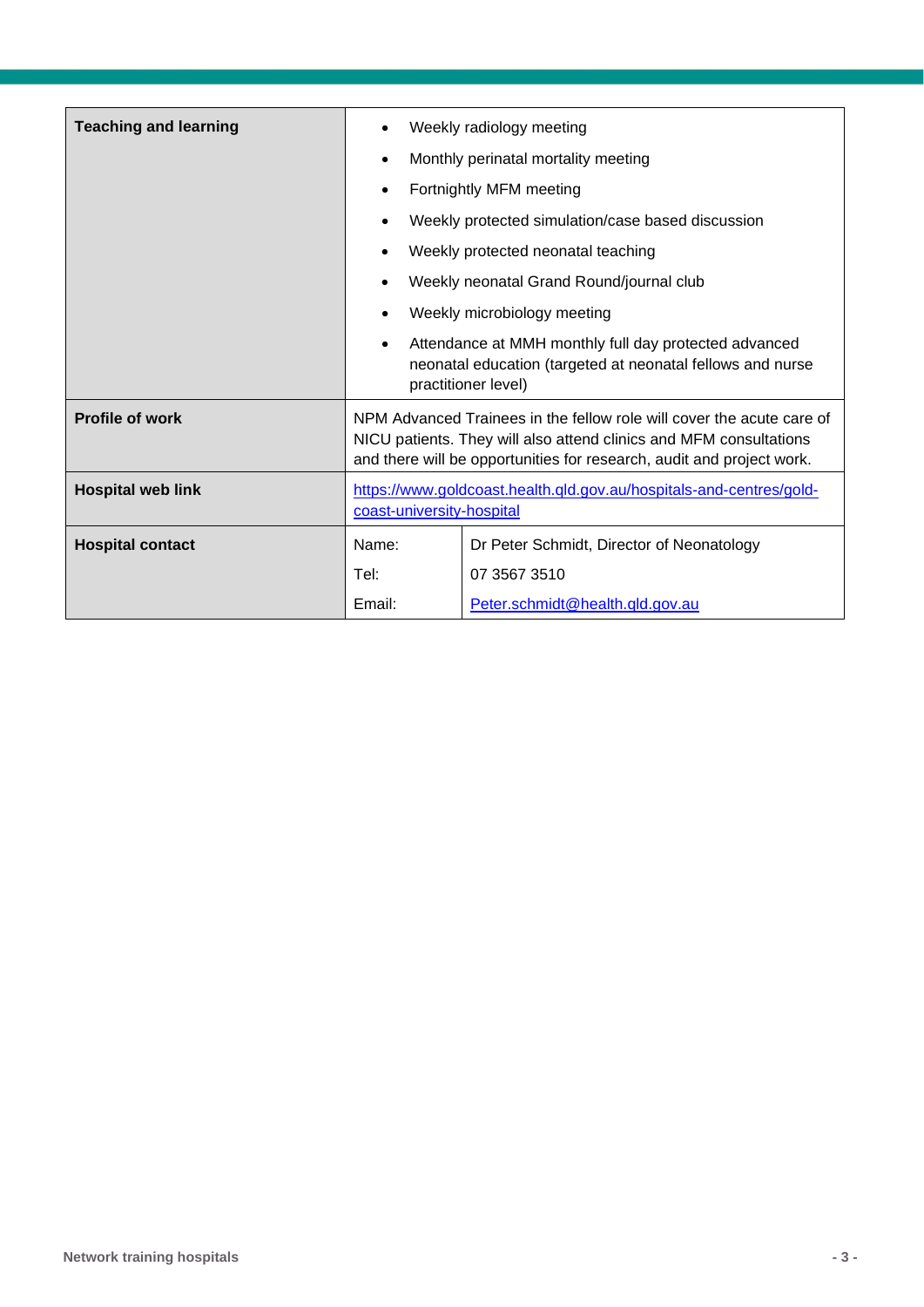### <span id="page-3-0"></span>**Mater Mothers Hospital: Neonatal Critical Care Unit**

| <b>Hospital information and</b><br>highlights                           | Mater Mothers Hospital (MMH) is a private hospital that cares for both<br>publicly and privately funded patients in the largest maternity/perinatal service<br>in Australasia. MMH has a large, busy and internationally respected<br>materno-fetal medicine (MFM) service and is a referral centre for pregnancies<br>where the fetus has a surgical or cardiac condition. The Neonatal Critical<br>Care Unit (NCCU) is also one of the largest centres in Australia and<br>combines perinatal intensive care services with a surgical and cardiac<br>intensive care.<br>Mater NCCU is also a referral centre for infants requiring paediatric sub-<br>speciality services and Queensland Children's Hospital (QCH) is co-located<br>on the same site. The NCCU shares an excellent relationship with QCH in the<br>care of infants with complex needs.<br>MMH works closely with Mater Research and Mater Education to ensure<br>excellent research and inter-professional educational opportunities are |
|-------------------------------------------------------------------------|------------------------------------------------------------------------------------------------------------------------------------------------------------------------------------------------------------------------------------------------------------------------------------------------------------------------------------------------------------------------------------------------------------------------------------------------------------------------------------------------------------------------------------------------------------------------------------------------------------------------------------------------------------------------------------------------------------------------------------------------------------------------------------------------------------------------------------------------------------------------------------------------------------------------------------------------------------------------------------------------------------|
| Service type                                                            | provided to trainees working in the NCCU.                                                                                                                                                                                                                                                                                                                                                                                                                                                                                                                                                                                                                                                                                                                                                                                                                                                                                                                                                                  |
| (inpatient/outpatient/community)                                        | Inpatient services (Preterm Medical NICU, Cardiac Surgical NICU and<br>Special Care Nursery)                                                                                                                                                                                                                                                                                                                                                                                                                                                                                                                                                                                                                                                                                                                                                                                                                                                                                                               |
|                                                                         | Outpatient services (short term medical follow up, long term growth and<br>development follow up and antenatal counselling through MFM)                                                                                                                                                                                                                                                                                                                                                                                                                                                                                                                                                                                                                                                                                                                                                                                                                                                                    |
| No. of beds                                                             | 79 total cots:                                                                                                                                                                                                                                                                                                                                                                                                                                                                                                                                                                                                                                                                                                                                                                                                                                                                                                                                                                                             |
| <b>Annual paediatric admissions</b>                                     | 47 NICU cots<br>$\bullet$                                                                                                                                                                                                                                                                                                                                                                                                                                                                                                                                                                                                                                                                                                                                                                                                                                                                                                                                                                                  |
|                                                                         | 32 SCN cots                                                                                                                                                                                                                                                                                                                                                                                                                                                                                                                                                                                                                                                                                                                                                                                                                                                                                                                                                                                                |
|                                                                         | Approximately 2000 admission per year                                                                                                                                                                                                                                                                                                                                                                                                                                                                                                                                                                                                                                                                                                                                                                                                                                                                                                                                                                      |
| No of births (if applicable)                                            | $10,000 - 11,000$ births annually                                                                                                                                                                                                                                                                                                                                                                                                                                                                                                                                                                                                                                                                                                                                                                                                                                                                                                                                                                          |
| <b>RACP</b> accreditation                                               | Accredited for 24 months of neonatal perinatal medicine training:                                                                                                                                                                                                                                                                                                                                                                                                                                                                                                                                                                                                                                                                                                                                                                                                                                                                                                                                          |
| Please refer to the RACP website<br>for up to date accreditation status | Maximum 18 months core training<br>$\bullet$                                                                                                                                                                                                                                                                                                                                                                                                                                                                                                                                                                                                                                                                                                                                                                                                                                                                                                                                                               |
|                                                                         | Maximum 18 months perinatal training<br>$\bullet$                                                                                                                                                                                                                                                                                                                                                                                                                                                                                                                                                                                                                                                                                                                                                                                                                                                                                                                                                          |
|                                                                         | 12 months of training equivalent to 6 months surgical training<br>$\bullet$                                                                                                                                                                                                                                                                                                                                                                                                                                                                                                                                                                                                                                                                                                                                                                                                                                                                                                                                |
|                                                                         | 12 months training will result in 100% of long term follow up<br>٠<br>requirements                                                                                                                                                                                                                                                                                                                                                                                                                                                                                                                                                                                                                                                                                                                                                                                                                                                                                                                         |
|                                                                         | 12 months training will likely result in 100% of retrievals required<br>$\bullet$                                                                                                                                                                                                                                                                                                                                                                                                                                                                                                                                                                                                                                                                                                                                                                                                                                                                                                                          |
| <b>Potential rotations</b>                                              | Core perinatal/neonatal training and surgical training. Rotations to NeoRESQ                                                                                                                                                                                                                                                                                                                                                                                                                                                                                                                                                                                                                                                                                                                                                                                                                                                                                                                               |
| (depending on availability)                                             | will result in achieving retrievals                                                                                                                                                                                                                                                                                                                                                                                                                                                                                                                                                                                                                                                                                                                                                                                                                                                                                                                                                                        |
| <b>Staffing and supervision</b>                                         | 13 Neonatologists (9 FTE):                                                                                                                                                                                                                                                                                                                                                                                                                                                                                                                                                                                                                                                                                                                                                                                                                                                                                                                                                                                 |
|                                                                         | All are eligible to be RACP supervisors                                                                                                                                                                                                                                                                                                                                                                                                                                                                                                                                                                                                                                                                                                                                                                                                                                                                                                                                                                    |
|                                                                         | 4 Neonatologists with prominent research credentials able to support<br>٠<br>and supervise research                                                                                                                                                                                                                                                                                                                                                                                                                                                                                                                                                                                                                                                                                                                                                                                                                                                                                                        |
|                                                                         | 2 Neonatologists are supervisors for clinician performed ultrasound<br>$\bullet$<br>7 Neonatal fellow positions (6.5 FTE)<br>2 Senior fellow positions (research fellow and simulation fellow)<br>12 Neonatal registrars and 1 SHO (rotated through QCH)<br>4 RMO/JHO/Interns                                                                                                                                                                                                                                                                                                                                                                                                                                                                                                                                                                                                                                                                                                                              |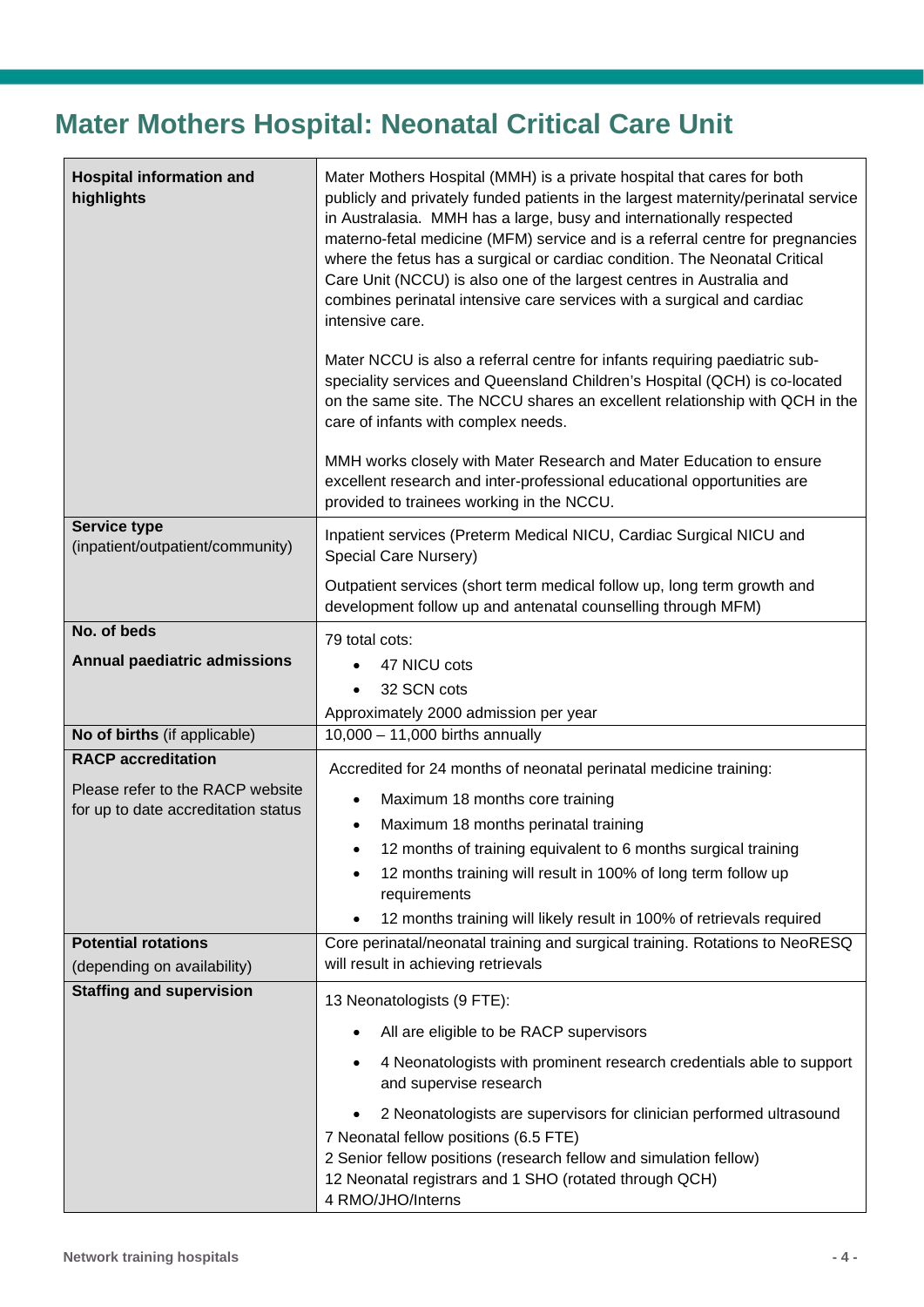|                              | 3 Neonatal nurse practitioners                                                                                                                                                                                                     |                                                                                                                       |  |
|------------------------------|------------------------------------------------------------------------------------------------------------------------------------------------------------------------------------------------------------------------------------|-----------------------------------------------------------------------------------------------------------------------|--|
|                              |                                                                                                                                                                                                                                    |                                                                                                                       |  |
|                              |                                                                                                                                                                                                                                    |                                                                                                                       |  |
|                              |                                                                                                                                                                                                                                    |                                                                                                                       |  |
| <b>Teaching and learning</b> | $\bullet$                                                                                                                                                                                                                          | 3x week radiology teaching                                                                                            |  |
|                              |                                                                                                                                                                                                                                    | Fortnightly perinatal mortality meeting                                                                               |  |
|                              | Weekly MFM meeting                                                                                                                                                                                                                 |                                                                                                                       |  |
|                              | $\bullet$                                                                                                                                                                                                                          | Twice weekly protected teaching (formal education, journal club,<br>grand round and combined surgical teaching)       |  |
|                              |                                                                                                                                                                                                                                    | Monthly full day protected advanced neonatal education (targeted at<br>neonatal fellows and nurse practitioner level) |  |
|                              |                                                                                                                                                                                                                                    | Weekly infectious diseases meeting                                                                                    |  |
|                              | Basic Certificate in Clinician Performed Ultrasound teaching                                                                                                                                                                       |                                                                                                                       |  |
| <b>Profile of work</b>       | NPM Advanced Trainees in a neonatal fellows role are expected to provide<br>24 hour cover of the NCCU (including the cardiac surgical area, preterm<br>medical and SCN).                                                           |                                                                                                                       |  |
|                              | Trainees will get a wide range of clinical experiences, including cardiac and<br>surgical experience and experience with complex infants managed by<br>paediatric subspecialists at QCH. Trainees will also get the opportunity to |                                                                                                                       |  |
|                              | learn and then lead discharge planning in SCN, provide interdisciplinary<br>education, attend short term and growth and development clinics, provide                                                                               |                                                                                                                       |  |
|                              | antenatal consultations in MFM and acutely on the ward and there are                                                                                                                                                               |                                                                                                                       |  |
|                              | opportunities for quality improvement, audit, research and project work.                                                                                                                                                           |                                                                                                                       |  |
| <b>Hospital web link</b>     | https://www.matermothers.org.au/                                                                                                                                                                                                   |                                                                                                                       |  |
| <b>Hospital contact</b>      | Name:                                                                                                                                                                                                                              | Dr Pita Birch, Director of Neonatology                                                                                |  |
|                              | Tel:                                                                                                                                                                                                                               | 07 3163 8868                                                                                                          |  |
|                              | Email:                                                                                                                                                                                                                             | pita.birch@mater.org.au                                                                                               |  |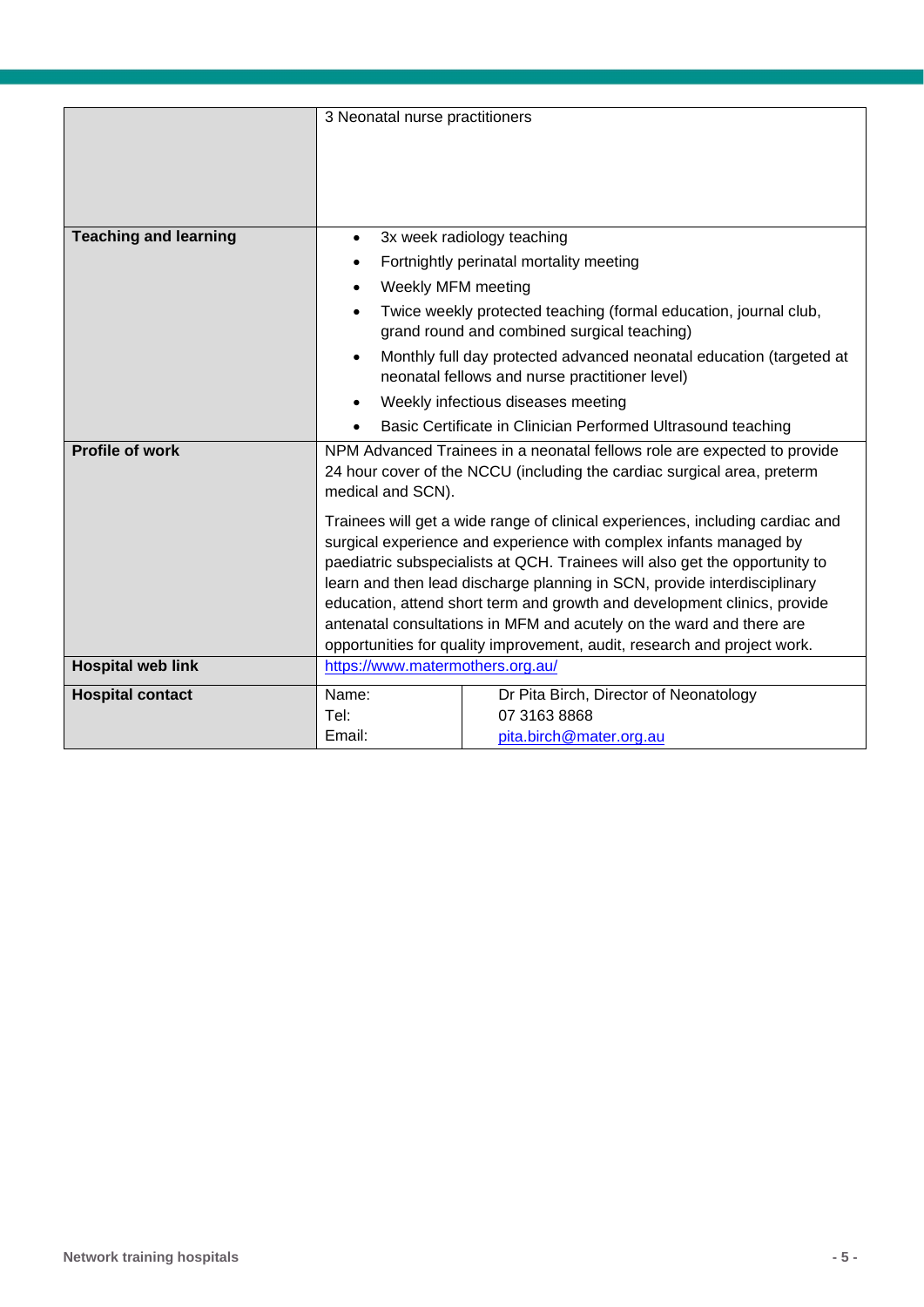# <span id="page-5-0"></span>**Royal Brisbane and Women's Hospital - NICU**

| <b>Hospital information and</b><br>highlights | The Grantley Stable Neonatal Unit at the Royal Brisbane and<br>Women's Hospital is the tertiary referral neonatal centre for central<br>Queensland, (Brisbane to Rockhampton), specialising in the<br>management of premature and sick babies. Admissions come mainly<br>from this area, but some are also received from southern and northern<br>parts of Queensland, and from Northern New South Wales.                            |  |  |
|-----------------------------------------------|--------------------------------------------------------------------------------------------------------------------------------------------------------------------------------------------------------------------------------------------------------------------------------------------------------------------------------------------------------------------------------------------------------------------------------------|--|--|
|                                               | The Unit manages all varieties of neonatal problems, with babies<br>requiring surgery (paediatric or cardiac) being transferred out to the<br>Mater Mother's Hospital. Close collaboration with surgeons, medical<br>specialists and cardiologists of the Queensland Children's Hospital<br>enhances care provision to complex cases.                                                                                                |  |  |
|                                               | RBWH's materno-fetal medicine department has close links to the<br>GSNU and provides excellent opportunities for trainees to collaborate.                                                                                                                                                                                                                                                                                            |  |  |
|                                               | The GSNU is co-located with NeoRESQ (Neonatal Retrieval<br>Emergency Service Southern Queensland), a neonatal retrieval<br>service for sick and premature neonates who require emergency<br>transport for ongoing care at a tertiary neonatal facility. This service is<br>provided by expert neonatal transport personnel from RBWH and the<br>Mater Mother's Hospital. The service transports in excess of 600<br>babies per year. |  |  |
| <b>Service type</b>                           | Inpatient services (Neonatal medical)                                                                                                                                                                                                                                                                                                                                                                                                |  |  |
| (inpatient/outpatient/community)              | Neonatal Retrieval Services (NeoRESQ)                                                                                                                                                                                                                                                                                                                                                                                                |  |  |
|                                               | Outpatient services (Growth and development follow up, short term<br>medical follow up, antenatal counselling in partnership with MFM)                                                                                                                                                                                                                                                                                               |  |  |
| No. of beds                                   | 30 ICN cots and 39 SCN cots                                                                                                                                                                                                                                                                                                                                                                                                          |  |  |
| <b>Annual Neonatal admissions</b>             | 1950 admissions per year                                                                                                                                                                                                                                                                                                                                                                                                             |  |  |
| No of births (if applicable)                  | 5000 births annually                                                                                                                                                                                                                                                                                                                                                                                                                 |  |  |
| <b>RACP</b> accreditation                     | Accredited for 24 months of neonatal perinatal medicine training:                                                                                                                                                                                                                                                                                                                                                                    |  |  |
| Please refer to the RACP website              | Maximum 18 months core training<br>$\bullet$                                                                                                                                                                                                                                                                                                                                                                                         |  |  |
| for up to date accreditation status           | Maximum 18 months perinatal training<br>$\bullet$                                                                                                                                                                                                                                                                                                                                                                                    |  |  |
|                                               | 12 months training will result in 75% of long term follow up<br>$\bullet$<br>requirements                                                                                                                                                                                                                                                                                                                                            |  |  |
|                                               | 12 months training will likely result in 100% of retrievals<br>$\bullet$<br>required                                                                                                                                                                                                                                                                                                                                                 |  |  |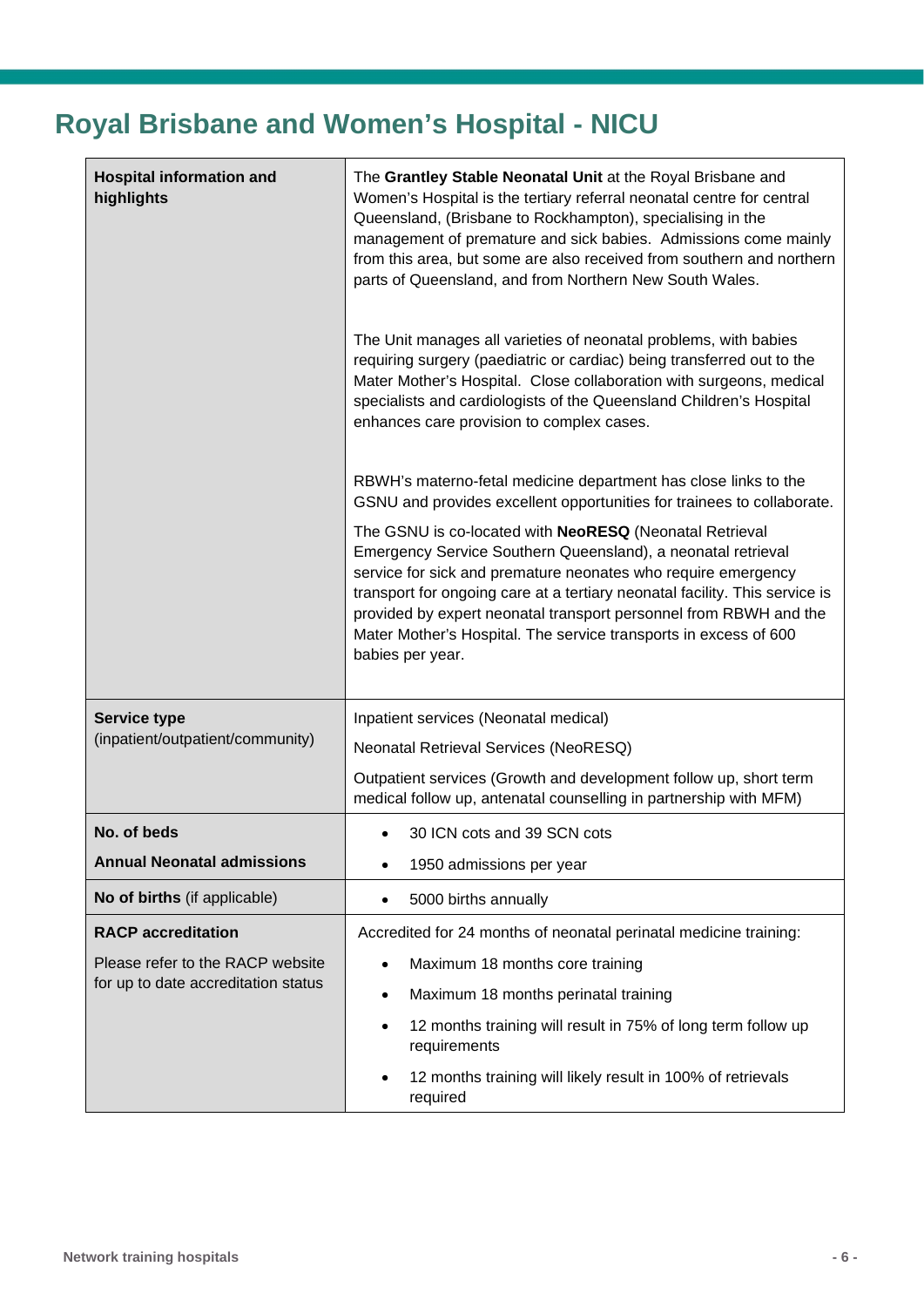| <b>Potential rotations</b><br>(depending on availability) | Core perinatal training and retrieval experience through NeoRESQ                                                                                                                                                                                      |                                                                                                                                                              |  |
|-----------------------------------------------------------|-------------------------------------------------------------------------------------------------------------------------------------------------------------------------------------------------------------------------------------------------------|--------------------------------------------------------------------------------------------------------------------------------------------------------------|--|
| <b>Staffing and supervision</b>                           | 10 Neonatologists (7.7 FTE)                                                                                                                                                                                                                           |                                                                                                                                                              |  |
|                                                           | All are eligible to be RACP supervisors and a number have<br>prominent research credentials for research support.<br>9 Neonatal fellow positions<br>2.7 FTE Nurse practitioners<br>9 Paediatric registrars, rotating from QCH<br>2 SHOs and 2 Interns |                                                                                                                                                              |  |
| <b>Teaching and learning</b>                              | $\bullet$                                                                                                                                                                                                                                             | Monthly full day advanced neonatal education (targeted at<br>neonatal fellows and nurse practitioner level) in conjunction<br>with the other neonatal units. |  |
|                                                           | $\bullet$                                                                                                                                                                                                                                             | Twice weekly radiology meetings                                                                                                                              |  |
|                                                           |                                                                                                                                                                                                                                                       | Weekly advanced trainee teaching                                                                                                                             |  |
|                                                           |                                                                                                                                                                                                                                                       | Weekly early morning teaching with Prof Davies                                                                                                               |  |
|                                                           | ٠                                                                                                                                                                                                                                                     | Weekly MFM meeting                                                                                                                                           |  |
|                                                           |                                                                                                                                                                                                                                                       | Short and long-term clinic opportunities                                                                                                                     |  |
|                                                           | $\bullet$                                                                                                                                                                                                                                             | Weekly journal club                                                                                                                                          |  |
|                                                           | ٠                                                                                                                                                                                                                                                     | Monthly unit mortality meetings                                                                                                                              |  |
|                                                           | $\bullet$                                                                                                                                                                                                                                             | Bi-monthly perinatal mortality and morbidity meetings                                                                                                        |  |
|                                                           |                                                                                                                                                                                                                                                       | Discharge planning opportunities                                                                                                                             |  |
|                                                           |                                                                                                                                                                                                                                                       | <b>Weekly Neonatal Grand Rounds</b>                                                                                                                          |  |
| Profile of work                                           | NPM Advanced Trainees in a neonatal fellow position will rotate<br>through several different roles which gives a balanced training base.                                                                                                              |                                                                                                                                                              |  |
|                                                           | Clinical supervisory roles in the intensive and special care units                                                                                                                                                                                    |                                                                                                                                                              |  |
|                                                           | Education time to teach registrars, nursing staff, medical students                                                                                                                                                                                   |                                                                                                                                                              |  |
|                                                           | Discharge planning and liaising with referring centres                                                                                                                                                                                                |                                                                                                                                                              |  |
|                                                           | Rotation through NeoRESQ allows ample opportunity to be the first<br>point of contact for retrievals and to complete many retrievals                                                                                                                  |                                                                                                                                                              |  |
|                                                           | Antenatal and MFM consultation                                                                                                                                                                                                                        |                                                                                                                                                              |  |
|                                                           | <b>Outpatient clinics</b>                                                                                                                                                                                                                             |                                                                                                                                                              |  |
|                                                           | Presentation of cases to multidisciplinary teams and meetings                                                                                                                                                                                         |                                                                                                                                                              |  |
| <b>Hospital web link</b>                                  |                                                                                                                                                                                                                                                       | https://metronorth.health.qld.gov.au/rbwh                                                                                                                    |  |
| <b>Hospital contact</b>                                   | Name:                                                                                                                                                                                                                                                 | Dr Pieter Koorts, Director of Neonatology                                                                                                                    |  |
|                                                           | Tel:                                                                                                                                                                                                                                                  | 07 3646 8918                                                                                                                                                 |  |
|                                                           | Email:                                                                                                                                                                                                                                                | Pieter.koorts@health.gld.gov.au                                                                                                                              |  |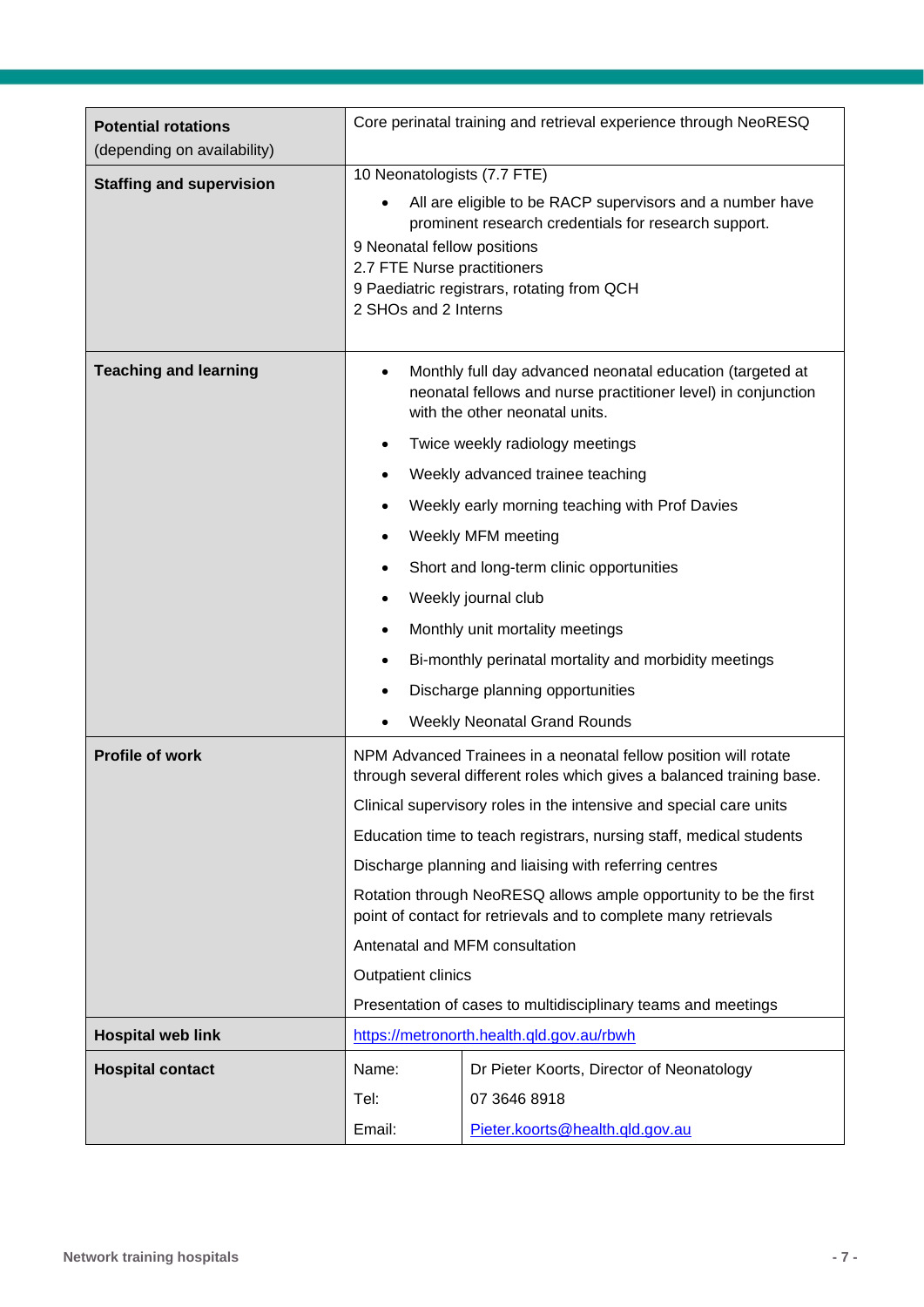# <span id="page-7-0"></span>**Townsville University Hospital**

| <b>Hospital information and</b><br>highlights                           | Townsville University Hospital's Neonatal Unit is a unique training<br>facility, being the most regional Level 6 Neonatal Intensive Care Unit<br>in Australia, approximately 1300km from the nearest metropolitan<br>centre. It provides services from Mackay to the south, Thursday<br>Island in the Torres Strait to the north and Mount Isa to the west,<br>managing babies across the spectrum of neonatal and perinatal<br>pathologies. Aboriginal and Torres Strait Islanders account for 25% of<br>admissions to the Neonatal Unit and 40% of the admissions to NICU,<br>providing a comprehensive experience in Indigenous neonatal health.                                                                                      |  |
|-------------------------------------------------------------------------|------------------------------------------------------------------------------------------------------------------------------------------------------------------------------------------------------------------------------------------------------------------------------------------------------------------------------------------------------------------------------------------------------------------------------------------------------------------------------------------------------------------------------------------------------------------------------------------------------------------------------------------------------------------------------------------------------------------------------------------|--|
|                                                                         | Townsville Neonatal Unit provides antenatal support to the busy<br>Maternal-Fetal Medicine service, giving excellent opportunities to<br>undertake antenatal counselling for a variety of conditions. The unit<br>also provides access to on-site neonatal surgery with staff including<br>three Paediatric Surgeons, one Paediatric Neurosurgeon and one<br>Paediatric ENT surgeon. Babies requiring cardiac surgery are<br>transferred out. The in-house retrieval service (ANTS-NQ) performs<br>approximately 100 retrievals per year, mostly aeromedical.                                                                                                                                                                            |  |
|                                                                         | The unit is also a research active unit, participating in both national<br>and international studies, and well supported by the hospital's<br>research infrastructure.                                                                                                                                                                                                                                                                                                                                                                                                                                                                                                                                                                   |  |
|                                                                         | The Neonatal Unit provides excellent experience for an Advanced<br>Trainee in Neonatal & Perinatal Medicine. There are many<br>opportunities to gain proficiency in advanced neonatal procedures as<br>well as providing support and supervision to the Basic Trainees. The<br>rostering of the service allows on-call retrieval missions, Growth &<br>Development Clinics, coordination of and participation in education<br>and opportunities to undertake research and complete College<br>requirements. In addition to this, Advanced Trainees are invited to<br>attend management meetings and begin to expand their skills beyond<br>clinical and into managerial, in preparation for advancement to<br>consultant level practice. |  |
| <b>Service type</b><br>(inpatient/outpatient/community)                 | Inpatient, Growth & Development and Short-Term Follow-up Outpatient<br>Clinics, retrieval of sick babies from North Queensland                                                                                                                                                                                                                                                                                                                                                                                                                                                                                                                                                                                                           |  |
| No. of beds                                                             | 44 total cots                                                                                                                                                                                                                                                                                                                                                                                                                                                                                                                                                                                                                                                                                                                            |  |
| <b>Annual neonatal admissions</b>                                       | 16 NICU cots                                                                                                                                                                                                                                                                                                                                                                                                                                                                                                                                                                                                                                                                                                                             |  |
|                                                                         | 28 SCN cots.<br>Approximately 800 admissions annually                                                                                                                                                                                                                                                                                                                                                                                                                                                                                                                                                                                                                                                                                    |  |
| No of births (if applicable)                                            | 3000 in Townsville University Hospital and the Mater Hospital<br>Townsville and 10,000 region-wide                                                                                                                                                                                                                                                                                                                                                                                                                                                                                                                                                                                                                                       |  |
| <b>RACP</b> accreditation                                               | Accredited for 18 months core Advanced Neonatal & Perinatal                                                                                                                                                                                                                                                                                                                                                                                                                                                                                                                                                                                                                                                                              |  |
| Please refer to the RACP website<br>for up to date accreditation status | Medicine:<br>12 training months is equivalent to 6 months neonatal surgical<br>$\bullet$<br>training<br>12 training months is likely to result in over 25 retrievals                                                                                                                                                                                                                                                                                                                                                                                                                                                                                                                                                                     |  |